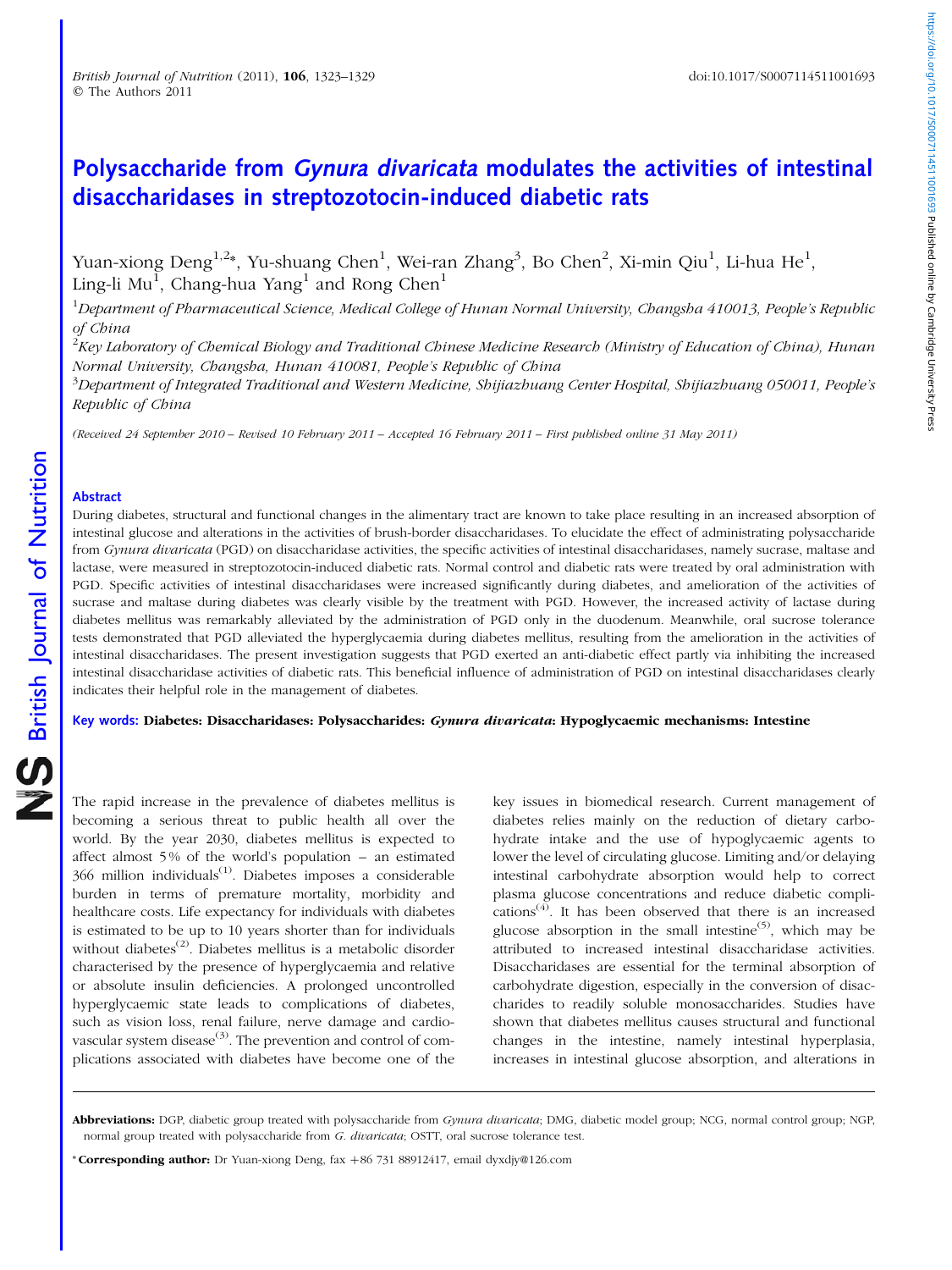the activities of brush-border enzymes such as maltase, sucrase and lactase<sup> $(2,6-11)$ </sup>. The increased intestinal monosaccharide absorption in diabetes can further complicate the pathophysiology of this disease $(9)$ .

At present, the available therapies for diabetes mellitus include insulin and many oral hypoglycaemic agents, such as biguanides and sulfonylureas. However, treatment with sulfonylureas and biguanides is also associated with side effects and failing to significantly alter the course of diabetic  $compications<sup>(12)</sup>$ . The Diabetes Control and Complications Trial demonstrated that even an optimal control of blood glucose could not prevent complications, suggesting that alternative treatment strategies are needed $(13)$ . As an alternative approach, herbal plants with medicinal value have been used for centuries in order to better manage diabetes and its complications<sup> $(14)$ </sup>. Thus, herbal therapy has a bright future in the treatment of diabetes mellitus.

In China, Gynura divaricata (L.) DC. is mostly wild and is consumed as a vegetable in some areas. It is used for treating diabetes in certain regions of China. Investigations have shown that both the extract of G. divaricata and polysaccharide from G. divaricata, one of the active components of G. divaricata, possess anti-hyperglycaemic actions in diabetic rats and mice $^{(15-17)}$ . However, the exact mode of action of polysaccharide from G. divaricata in the treatment of diabetes mellitus remains to be shown. In the present paper, the effects of polysaccharide from G. divaricata on the activities of intestinal disaccharidases were investigated in streptozotocin-induced diabetic rats and the potential mechanisms for its glucose-lowering effects were explored.

# Materials and methods

## **Materials**

Disaccharidase (include maltase, sucrase and lactase) kits were purchased from Jiancheng Bioengineering Company (Nanjing, China). A glucose kit was purchased from Rongsheng Biotech Co. Ltd (Beijing, China). An insulin ELISA kit was obtained from Adlitteram Diagnostic Laboratory (San Diego, CA, USA). Streptozotocin was purchased from Sigma-Aldrich (St Louis, MO, USA). Fresh aerial parts of G. divaricata (L.) DC. were procured from a local market and were authenticated by Doctor Lingli Mou (Department of Pharmacognosy, Hunan Normal University, Changsha, China). Fresh aerial parts of G. divaricata (L.) DC. was cleaned and cut into pieces, and then the G. divaricata pieces were air-dried at  $40 \pm 2^{\circ}$ C. All other chemicals were of analytical grade.

# Animals

All animal studies were performed in accordance with the Principles for Biomedical Research Involving Animals developed by the Council for International Organizations of Medical Sciences as well as institutional guidelines. Male Sprague–Dawley rats (body weight 160–180 g) were supplied by the Laboratory Animal Center of Hunan Normal University (grade II, certificate no. XK 2009-0012). The experimental

protocol was approved by the Hunan Normal University Ethics Committee for the use of experimental animals (approval number HNNU-AE0168) and conformed to the Guide for the Care and Use of Laboratory Animals. Rats were maintained at  $22 \pm 2^{\circ}C$  and  $55 \pm 5\%$  relative humidity on a 12 h light–12 h dark cycle. Animals had free access to standard rodent pellet food (Laboratory Animal Center of Hunan Normal University), except when fasted before experiments, and water *ad libitum*. After randomisation into two groups (a diabetic group and a normal control group), the rats were acclimatised for a period of 3d in the new environment before the initiation of the experiment. During the experiments the rats were kept fasting for 16 h before drug administrations and for 3h after dosings, with free access to water.

# Preparation of the polysaccharide from Gynura divaricata

According to the method of Jiang *et al*.<sup>(18)</sup> with a minor modification, pieces of G. divaricata were ground to powder and a nine-fold mass of water was added. The mixture was heated to 90°C and maintained for 2h, and then was filtered. Another nine-fold mass of water was added again, and the extraction process was the same as above. Then the two filtrates were mixed, concentrated, precipitated with ethanol and deproteinised by the Sevag method. The product then was decolourised with activated carbon and washed three times with dehydrated alcohol. With freeze dehydration, the grey polysaccharide from G. divaricata was obtained.

# Streptozotocin-induced diabetic rats

Diabetes was induced by streptozotocin (Sigma-Aldrich, St Louis, MO, USA). After rats were fasted for at least 12 h, stable diabetes was induced by a single intraperitoneal injection of streptozotocin (55 mg/kg body weight) dissolved in 0·1 M-sodium citrate buffer (pH 4·5) to male Sprague– Dawley rats, and control group rats received only the citrate buffer. On day 7 after the injection of streptozotocin, blood samples of the rats in the fasting state were collected from the oculi chorioideae vein under mild anaesthesia to check the diabetic status. Thereafter, blood samples were collected into heparinised Eppendorf tubes, and centrifuged. Plasma glucose concentrations were measured using commercial kit reagents (Rongsheng Biotech Co. Ltd, Beijing, China) based on the glucose oxidase method $(19)$ . Only animals in the diabetes group with hyperglycaemia  $(\geq 14 \text{ mmol/l})$  were used in the study.

# Experimental protocol

Rats used in the experiment were divided into two groups of age-matched normal rats (normal control group (NCG) and normal group treated with polysaccharide from G. divaricata (NGP); eight rats in each group) and two groups of diabetic rats (diabetic model group (DMG) and diabetic group treated with polysaccharide from G. divaricata (DGP); eight rats in each group). Rats in the G. divaricata polysaccharide-treated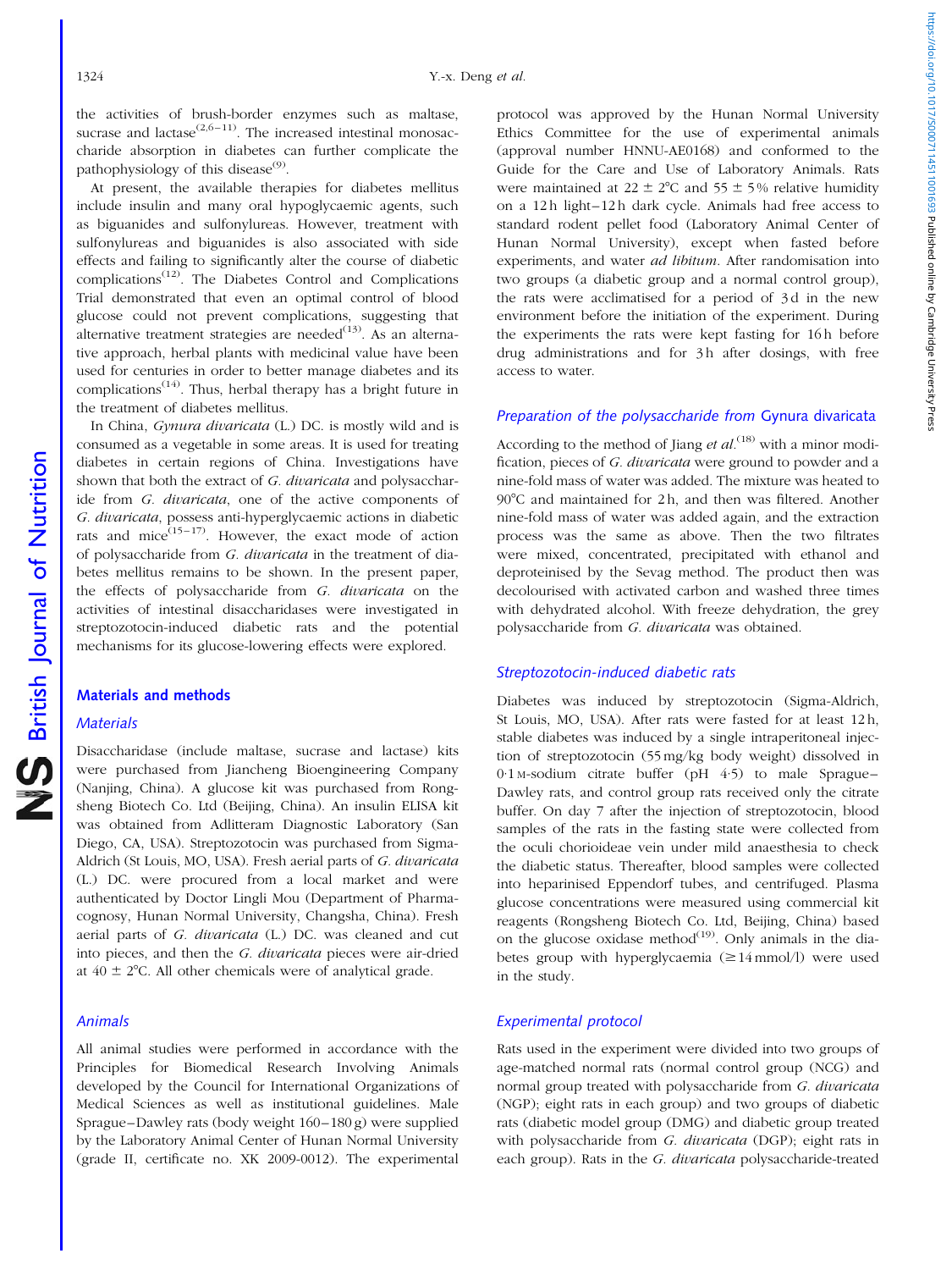normal group (NGP group) and diabetic group (DGP group) were given the polysaccharide from G. divaricata (400 mg/ kg body weight, once daily) suspended in 0·5 % carboxymethyl cellulose sodium salt aqueous solution by intragastric administration for 33 d, respectively. Rats in the NCG and DMG groups were given an equal volume of 0.5% carboxymethyl cellulose sodium salt aqueous solution. Food intake and the body weights of all animals were monitored throughout the experiment.

On day 31 of dosing, the urine of all rats was collected, under a layer of toluene, by keeping the rats in metabolism cages for a period of 24 h. The content of reducing sugars present in the urine was measured by the dinitrosalicylic acid method $^{(20)}$ 

On day 32 of dosing, the rats of the four groups were fasted overnight, and blood was drawn by the retro-orbital plexus and collected in tubes containing heparin to measure the fasting plasma glucose and fasting plasma insulin levels. Plasma was separated from the blood and used for analysis. The plasma glucose level in rats fasted overnight was measured by the glucose oxidase method<sup>(19)</sup> using a commercially available kit. The assays of plasma insulin levels were accomplished using the ELISA kit, according to the manufacturer's protocol.

At the end of the experiment, 4h before killing, an oral sucrose tolerance test (OSTT) was performed according to a standard protocol (see below) on all the animals and then they were killed under light diethyl ether anaesthesia for the collection of blood and the small intestines.

## Oral sucrose tolerance test

After overnight fasting, on the day of killing, an oral dose of vehicle (0·5 % carboxymethyl cellulose sodium salt) or polysaccharide from G. divaricata (2.5 mg/kg) was given 30 min before oral sucrose administration. In the OSTT, sucrose solution at a dose of 2·5 g/kg body weight was orally administered to overnight-fasted rats. Blood samples were collected from the tail vein at 0, 30, 60 and 120 min after the oral sucrose load and treated as before for plasma glucose analysis.

## Intestinal homogenate

Rats were killed under diethyl ether anaesthesia and the small intestines were harvested. The intestinal lumen was flushed with ice-cold saline to free it from food particles and then cut open. The mucosa was scraped using a glass slide and homogenised in 0.9% saline. Then it was centrifuged at  $3000$  rpm for 10 min at  $4^{\circ}$ C. The supernatant fraction obtained was used for the assay of disaccharidases.

#### Disaccharidase assay

With a commercially available kit, the assay of disaccharidases was carried out by determining the specific activities of sucrase, maltase and lactase, which were correlated to the amount of glucose released from sucrose, maltose and lactose, respectively, at  $37^{\circ}$ C in maleate buffer (0.2 M; pH 6.0) at

different time intervals as described by Dahlquist<sup>(21)</sup>. The amount of protein in the samples was determined by the method of Lowry et  $al.$ <sup>(22)</sup>.

#### Statistical analysis

Results are expressed as mean values and standard deviations. Differences in mean values were analysed using Student's t test and ANOVA. Significance is defined as  $P \leq 0.05$ . In the analysis of the results of the OSTT, the statistical comparison of area under the curve was performed after logarithmic processing.

#### **Results**

Diabetes was induced in male Sprague–Dawley rats by injecting streptozotocin in a citrate buffer. According to the measured fasting plasma glucose, diabetic rats were grouped by their average diabetic status (plasma glucose  $\geq 14.0$ mmol/l) after excluding the rats whose fasting plasma glucose was not high enough (plasma glucose  $\leq$  14 mmol/l). The experiment was terminated when rats had been treated with polysaccharide from G. divaricata for 33 d and the OSTT investigation had been accomplished. Rats were fasted overnight and blood was drawn from the retro-orbital plexus for determining plasma glucose. At the end of experimental period, rats were killed under diethyl ether anaesthesia. Diabetic status was evaluated by measuring urine volume, urine sugar, fasting plasma glucose and plasma insulin levels at the end of the experiment.

# Effect of polysaccharide from Gynura divaricata on body weight, food intake, urine volume and urine sugar in control and diabetic rats

The body weight and food consumption of the rats were monitored. Animals of both normal groups (NCG and NGP) had body weights more than 300 g. Body weight was the lowest in the DMG group, and the status of body-weight loss in the DGP group was remarkably improved.

Food intake in both normal groups (NCG and NGP) was under 15 g/d per rat. Higher food consumption was found in the DMG group rats  $(25.8 \text{ g/d} \text{ per rat})$ , and food consumption was lower for the DGP group rats [\(Table 1\)](#page-3-0).

Furthermore, the excretion of urine was assayed. Both the NCG and NGP groups excreted 14 ml/d during the experiment. However, the DMG group of rats excreted 83 ml/d. However, when treated with polysaccharide from G. divaricata, the polyuria status of diabetic rats (DGP group) was significantly improved with an excretion of 47 ml/d [\(Table 2\)](#page-3-0).

The urinary sugar excretion in normal rats (NCG and NGP groups) was very low (for example, in milligram ranges) ([Table 2](#page-3-0)). The DMG group excreted 8·57 g reducing sugars/ d, which was much higher than normal values. At the same time, rats in the DGP group excreted about 3·12 g reducing sugars/d, which was statistically significant compared with diabetic rats in the DMG group.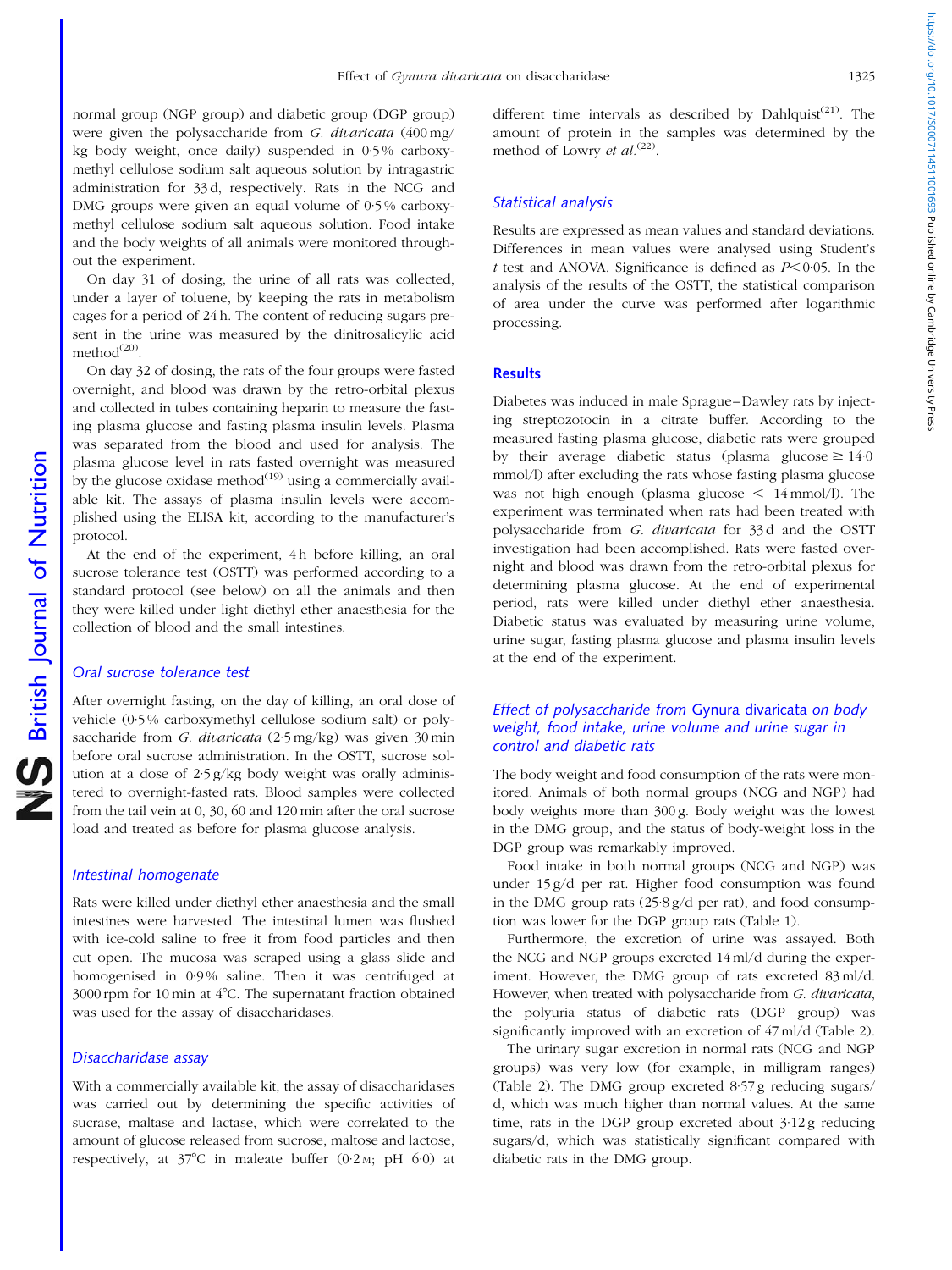<span id="page-3-0"></span>(Mean values and standard deviations)

|                                                      |                                                          |                              | Body weight (g)                                                     |                             |                                                                   |                                    |  |  |  |
|------------------------------------------------------|----------------------------------------------------------|------------------------------|---------------------------------------------------------------------|-----------------------------|-------------------------------------------------------------------|------------------------------------|--|--|--|
|                                                      | Food intake<br>$(q/d)$ per rat)                          |                              | Initial                                                             |                             | Final                                                             |                                    |  |  |  |
| Groups                                               | Mean                                                     | SD                           | Mean                                                                | SD                          | Mean                                                              | SD                                 |  |  |  |
| <b>NCG</b><br><b>DMG</b><br><b>NGP</b><br><b>DGP</b> | $14.3^a$<br>$25.8^{b}$<br>$14.6^{\rm a}$<br>$18.3^\circ$ | $1-7$<br>1.8<br>$1-0$<br>1.9 | $183.7^a$<br>$185.8^{a}$<br>$183.3^{a}$<br>183 $\cdot$ 9 $^{\rm a}$ | 8.5<br>$10-7$<br>7.6<br>8.8 | $325.0^a$<br>$229.3^{b}$<br>319.0 <sup>a</sup><br>$287.6^{\circ}$ | 17.2<br>$13-7$<br>$17-7$<br>$13-8$ |  |  |  |

NCG, normal control group; DMG, diabetic model group; NGP, normal group treated with polysaccharide from G. divaricata; DGP, diabetic group treated with polysaccharide from G. divaricata.

polysaccharide from G. divaricata. a,b,c Mean values within a column with unlike superscript letters were significantly different  $(P<0.01)$ .

The data above show that the polysaccharide from G. divaricata has beneficial effects on the food intake and urine excretion of diabetic rats.

# Effect of polysaccharide from Gynura divaricata on fasting plasma glucose and insulin levels in control and diabetic rats

Fasting plasma glucose in the blood drawn by the retro-orbital plexus at the end of the experiment was measured. Rats in both the NCG and NGP groups had fasting plasma glucose of about 6 mmol/l (Table 3). A significantly higher fasting plasma glucose level was found in the DMG rats, which was about 25 mmol/l. For rats in the DGP group, the fasting plasma glucose level was remarkably reduced by 42 %, indicating the hypoglycaemic effect of the polysaccharide from G. divaricata in diabetic rats. There were no significant differences in the fasting plasma insulin levels in the rats of the NCG and NGP groups. However, the fasting plasma insulin level in DMG rats was found to be 44 % lower when compared with NCG rats  $(P<0.01)$ . However, when the diabetic rats were treated with the polysaccharide from G. divaricata, the fasting plasma insulin level was higher  $(P<0.01)$  (Table 3).

Table 2. Effects of polysaccharide from Gynura divaricata on the urine volume and urine sugar in control and diabetic rats (Mean values and standard deviations)

|                                                      | Urine volume (ml/d)                                                        |                              | Urine sugar (g/d)                                                |                                |  |
|------------------------------------------------------|----------------------------------------------------------------------------|------------------------------|------------------------------------------------------------------|--------------------------------|--|
| Groups                                               | Mean                                                                       | SD                           | Mean                                                             | SD                             |  |
| <b>NCG</b><br><b>DMG</b><br><b>NGP</b><br><b>DGP</b> | 14.46 <sup>a</sup><br>$83.65^{b}$<br>13.78 <sup>a</sup><br>$47.25^{\circ}$ | 1.22<br>3.72<br>0.98<br>2.21 | 0.02 <sup>b</sup><br>$8.57^{b}$<br>0.02 <sup>a</sup><br>$3.12^c$ | 0.001<br>0.39<br>0.001<br>0.17 |  |

NCG, normal control group; DMG, diabetic model group; NGP, normal group treated with polysaccharide from G. divaricata; DGP, diabetic group treated with polysaccharide from G. divaricata.

a,b,c Mean values within a column with unlike superscript letters were significantly different  $(P<0.01)$ .

Table 3. Effects of polysaccharide from Gynura divaricata on the levels of fasting plasma glucose (FPG) and fasting plasma insulin (FPI) in diabetic rats (Mean values and standard deviations)

|                                                      | FPG (mmol/l)                                             |                              | $FPI$ ( $\mu$ g/l)                                                 |                              |  |
|------------------------------------------------------|----------------------------------------------------------|------------------------------|--------------------------------------------------------------------|------------------------------|--|
| Groups                                               | Mean                                                     | SD                           | Mean                                                               | SD                           |  |
| <b>NCG</b><br><b>DMG</b><br><b>NGP</b><br><b>DGP</b> | $5.80^{a}$<br>$25.43^{b}$<br>$6.19^{a}$<br>$14.69^\circ$ | 0.73<br>3.15<br>1.76<br>3.77 | 1.16 <sup>a</sup><br>$0.65^{b}$<br>$1.13^{a}$<br>0.89 <sup>c</sup> | 0.08<br>0.09<br>0.06<br>0.09 |  |

NCG, normal control group; DMG, diabetic model group; NGP, normal group treated with polysaccharide from G. divaricata; DGP, diabetic group treated with polysaccharide<br>from G. divaricata

a,b,c Mean values within a column with unlike superscript letters were significantly different  $(P<0.01)$ .

# Effect of the polysaccharide from Gynura divaricata on the oral sucrose tolerance test in control and diabetic rats

The OSTT test showed that plasma glucose levels in the DMG group were higher compared with those of the other diabetic group at 30, 60 and 120 min. Sucrose tolerance significantly improved in DGP rats, compared with DMG rats  $(P<0.01)$ . For DGP rats, the area under the curve of plasma glucose decreased by approximately 38 % compared with that of DMG rats. In the OSTT, no significant difference of the area under the curve of blood glucose was found between the NCG and NGP rats ([Table 4\)](#page-4-0).

# Effect of the polysaccharide from Gynura divaricata on activities of intestinal disaccharidases in control and diabetic rats

The specific activities of intestinal disaccharidases, namely maltase, sucrase and lactase, were measured in control and diabetic rats [\(Tables 5–7](#page-4-0)). For maltase activity, a two-fold increase was observed in the duodenum, jejunum and ileum in the DMG group when compared with the NCG group. Treatment with polysaccharide from G. divaricata led to a significant decrease in the maltase activity of the three intestine segments during diabetes (DGP group) when compared with the DMG rats. Similarly, there was a significant increase in sucrase activity of the three intestine segments in DMG rats when compared with NCG rats and a significant reduction in the sucrase activity of the three intestine segments was also observed by administrating the polysaccharide from G. divaricata. During diabetes (DMG group), a remarkable increase in lactase activity of the three intestine segments was observed when compared with its normal control (NCG group), and a significant decrease in lactase activity was observed only in the duodenum by administrating the polysaccharide from G. divaricata during diabetes (DGP group). However, administration of the polysaccharide from G. divaricata did not lead to a remarkable change in lactase activity of the jejunum and ileum during diabetes mellitus. In the NGP group, the activities of disaccharidases were not obviously changed when compared with the NCG group.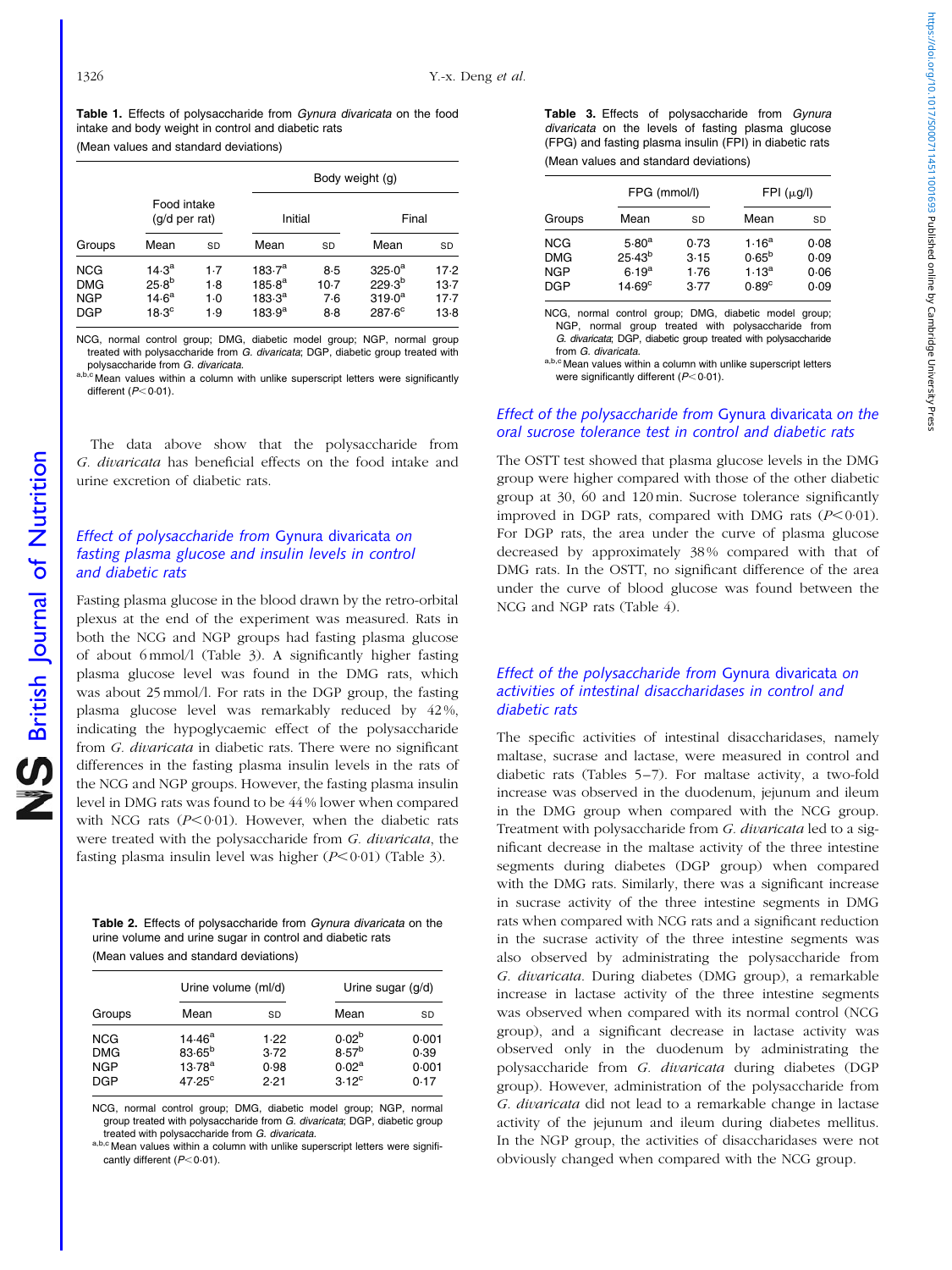<span id="page-4-0"></span>Table 4. Effect of polysaccharide from *Gynura divaricata* on the oral sucrose tolerance test in control and diabetic rats (Mean values and standard deviations)

|                                                      | Blood glucose level (mmol/l)                                       |                            |                                                                             |                              |                                                                             |                            |                                                                           |                            |                                                                 |                            |  |
|------------------------------------------------------|--------------------------------------------------------------------|----------------------------|-----------------------------------------------------------------------------|------------------------------|-----------------------------------------------------------------------------|----------------------------|---------------------------------------------------------------------------|----------------------------|-----------------------------------------------------------------|----------------------------|--|
| Time                                                 |                                                                    | 0 h                        |                                                                             | 0.5h                         |                                                                             | 1 h                        |                                                                           | 2 <sub>h</sub>             |                                                                 | AUC (mmol $\times$ h/l)    |  |
| Groups                                               | Mean                                                               | SD                         | Mean                                                                        | <b>SD</b>                    | Mean                                                                        | SD                         | Mean                                                                      | <b>SD</b>                  | Mean                                                            | SD                         |  |
| <b>NCG</b><br><b>DMG</b><br><b>NGP</b><br><b>DGP</b> | 6.1 <sup>a</sup><br>$25.1^{b}$<br>5.9 <sup>a</sup><br>$15.3^\circ$ | 1.2<br>1.8<br>0.8<br>$1-4$ | 8.3 <sup>a</sup><br>37.3 <sup>b</sup><br>7.8 <sup>a</sup><br>$22.8^{\circ}$ | 1.3<br>$3-7$<br>1.1<br>$1-8$ | 6.8 <sup>a</sup><br>32.8 <sup>b</sup><br>6.6 <sup>a</sup><br>$19.8^{\circ}$ | 1.4<br>2.7<br>$1-4$<br>2.8 | 6.1 <sup>a</sup><br>29.7 <sup>b</sup><br>5.9 <sup>a</sup><br>$18.5^\circ$ | 0.9<br>$3-1$<br>0.7<br>2.1 | $10.6^a$<br>$48.75^{b}$<br>10.1 <sup>a</sup><br>$29.75^{\circ}$ | $1-8$<br>4.5<br>1.6<br>3.1 |  |

AUC, area under the curve; NCG, normal control group; DMG, diabetic model group; NGP, normal group treated with polysaccharide from G. divari-<br>cata; DGP, diabetic group treated with polysaccharide from G. divaricata.

a,b,c Mean values within a column with unlike superscript letters were significantly different ( $P<0.01$ ).

## **Discussion**

Appropriate nutritional management is essential for restoring and maintaining a good metabolic state. In this context, the diet remains a cornerstone in diabetic management. Dietary carbohydrate in humans is a major nutrient and disaccharidases (mainly sucrase and maltase) play an important role in carbohydrate digestion. It is generally recognised that carbohydrates are digested into oligosaccharides and then into disaccharides by enzymes secreted by the digestive tract. Disaccharides are then converted into monosaccharides by disaccharidases located in the small-intestinal mucosa<sup>(23,24)</sup>. Postprandial hyperglycaemia is considered to be a major risk factor for patients with diabetes. It has been reported that many polysaccharides could reduce the postprandial plasma glucose level. Chen et al. reported the hypoglycaemic effects of polysaccharides from the tuberous root of Liriope spicata in type 2 diabetic mice<sup>(25)</sup>. Wu et al. and Mao et al. demonstrated the hypoglycaemic activity of Astragalus polysaccharide in diabetic rats and mice<sup>(26,27)</sup>. Zhang et al. found that Artemisia sphaerocephala Krasch seed polysaccharide could lower the plasma glucose level in diabetic rats induced by alloxan<sup>(28)</sup>. Zhao *et al.* reported the anti-hyperglycaemic effect of polysaccharide isolated from Dendrobium chrysotoxum Lindl in diabetic mice<sup>(29)</sup>. Li et al. reported that polysaccharide isolated from pumpkin can remarkably reduce the plasma

Table 5. Effects of polysaccharide from Gynura divaricata on the activity of maltase (U/mg protein) in different intestinal sections of control and diabetic rats

(Mean values and standard deviations)

|                                                      |                                                                                 | Maltase activity (U/mg protein)* |                                                                                |                                  |                                                              |                                  |  |  |  |
|------------------------------------------------------|---------------------------------------------------------------------------------|----------------------------------|--------------------------------------------------------------------------------|----------------------------------|--------------------------------------------------------------|----------------------------------|--|--|--|
|                                                      | Duodenum                                                                        |                                  | Jejunum                                                                        |                                  | <b>Ileum</b>                                                 |                                  |  |  |  |
| Groups                                               | Mean                                                                            | SD                               | Mean                                                                           | SD                               | Mean                                                         | SD                               |  |  |  |
| <b>NCG</b><br><b>DMG</b><br><b>NGP</b><br><b>DGP</b> | $329.69^{\circ}$<br>835.26 <sup>b</sup><br>$340.69^{\rm a}$<br>$527.86^{\circ}$ | 35.23<br>48.35<br>29.36<br>41.60 | $376.18^{a}$<br>775.34 <sup>b</sup><br>366.23 <sup>a</sup><br>$548.26^{\circ}$ | 26.65<br>46.37<br>40.12<br>47.87 | $532.62^a$<br>$963.20^{b}$<br>$517.28^{a}$<br>$596.88^\circ$ | 31.67<br>76-53<br>33.76<br>73.84 |  |  |  |

NCG, normal control group; DMG, diabetic model group; NGP, normal group treated with polysaccharide from G. divaricata; DGP, diabetic group treated with polysaccharide from G. divaricata.<br>a,b,c Mean values within a column with unlike superscript letters were significantly

different  $(P<0.01)$ .

 $*1 U = 1$  nmol glucose formed per min.

glucose in diabetic rats induced by alloxan<sup>(30)</sup>. Hannan et al. demonstrated that the soluble dietary fibre fraction of Trigonella foenum-graecum (fenugreek) seed remarkably lowered the level of blood glucose in model rats of type 1 and type 2 diabetes mellitus<sup>(31)</sup>. In the present study, it was shown that the polysaccharide from G. divaricata significantly ameliorated the increases in urine volume, urine sugar and fasting plasma glucose during diabetes mellitus. Some investigations have indicated that polysaccharides exert their hypoglycaemic activities via inhibiting the expressing and activity of protein tyrosine phosphatase 1B or by stimulating the secretion of insulin<sup> $(26,27,32,33)$ </sup>. However, according to Lipinski's rule, polysaccharides can hardly be absorbed into the circulatory system when orally administrated because the molecular weights of polysaccharides are often more than  $500\,\mathrm{Da}^{(34)}$ . Therefore, it could be speculated that the target by which polysaccharides exert their hypoglycaemic action might be located in the gastrointestinal tract.

Diabetes frequently results in severe metabolic imbalances and pathological changes in various tissues. In the small intestine, diabetes mellitus may bring significant changes in the morphology and functions of the mucosa<sup>(29,30)</sup>. Hyperglycaemia in diabetes results from the up-regulation of the expression and activities of glucose carriers and disaccharidases in the intestinal mucosa $^{(10,35)}$ . Increased intestinal disaccharidase

Table 6. Effects of polysaccharide from Gynura divaricata on the activity of sucrase (U/mg protein) in different intestinal sections of control and diabetic rats

(Mean values and standard deviations)

|                                                      |                                                                    | Sucrase activity (U/mg protein)* |                                                                                |                                  |                                                                    |                                  |  |  |  |
|------------------------------------------------------|--------------------------------------------------------------------|----------------------------------|--------------------------------------------------------------------------------|----------------------------------|--------------------------------------------------------------------|----------------------------------|--|--|--|
|                                                      |                                                                    | Duodenum                         |                                                                                | Jejunum                          |                                                                    | lleum                            |  |  |  |
| Groups                                               | Mean                                                               | SD                               | Mean                                                                           | SD                               | Mean                                                               | SD                               |  |  |  |
| <b>NCG</b><br><b>DMG</b><br><b>NGP</b><br><b>DGP</b> | 95.99 <sup>a</sup><br>$260.13^{b}$<br>$101.61^a$<br>$165.63^\circ$ | 12.65<br>24.96<br>17.43<br>15.66 | $175.56^{\text{a}}$<br>$331.46^{b}$<br>169.99 <sup>a</sup><br>$212.56^{\circ}$ | 17.28<br>42.25<br>23.96<br>24.33 | $122.94^a$<br>$337.40^{b}$<br>$118.75^{\rm a}$<br>$238.58^{\circ}$ | 10.45<br>25.66<br>15.52<br>23.22 |  |  |  |

NCG, normal control group; DMG, diabetic model group; NGP, normal group treated with polysaccharide from G. divaricata; DGP, diabetic group treated with

polysaccharide from G. divaricata.<br>a,b,c Mean values within a column with unlike superscript letters were significantly different  $(P<0.01)$ .

 $*1 U = 1$  nmol glucose formed per min.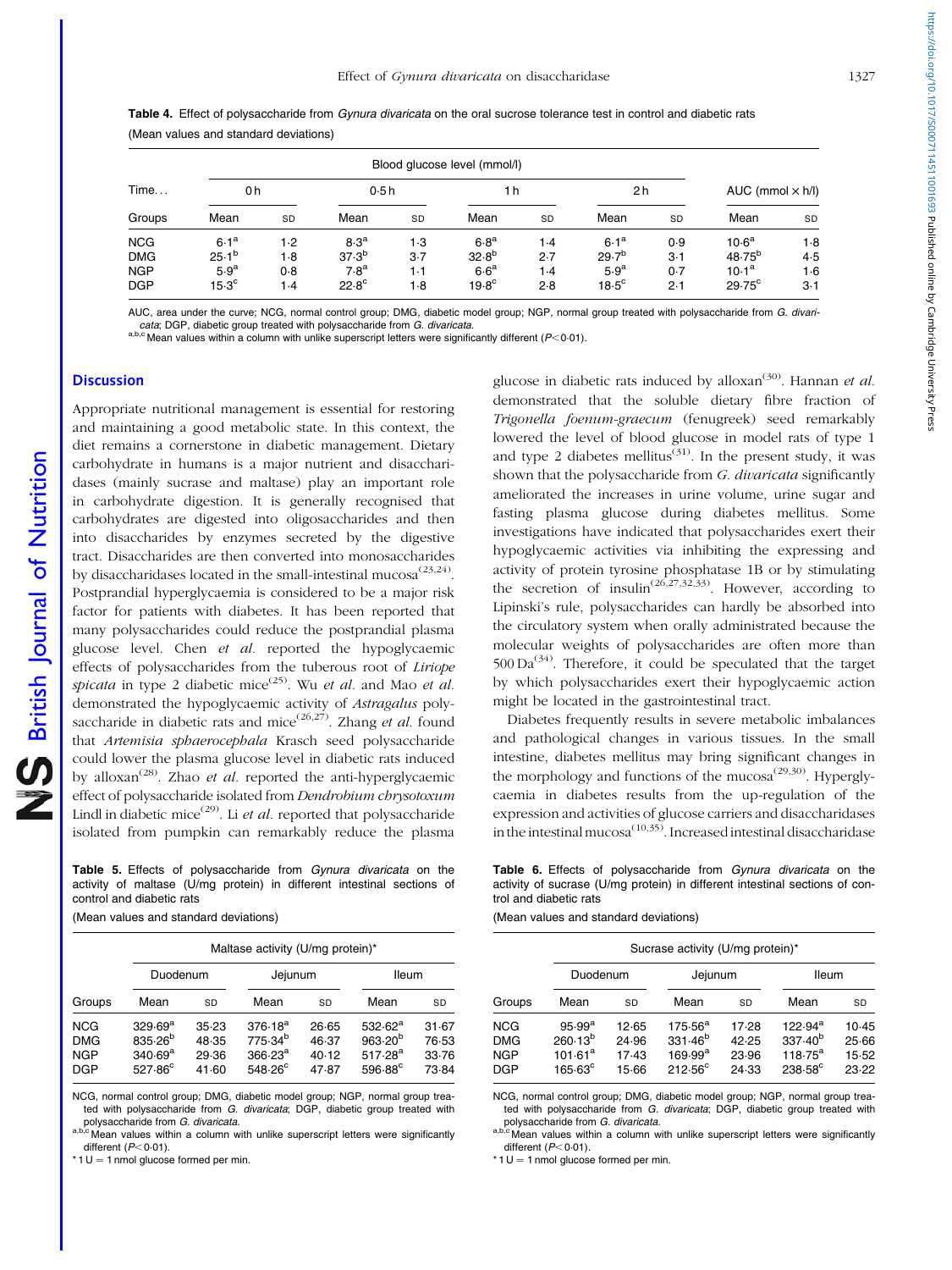Table 7. Effects of polysaccharide from Gynura divaricata on the activity of lactase (U/mg protein) in different intestinal sections of control and diabetic rats

(Mean values and standard deviations)

|                                                      |                                                                 | Lactase activity (U/mg protein)* |                                                                        |                              |                                                                            |                              |  |  |  |
|------------------------------------------------------|-----------------------------------------------------------------|----------------------------------|------------------------------------------------------------------------|------------------------------|----------------------------------------------------------------------------|------------------------------|--|--|--|
|                                                      | Duodenum                                                        |                                  | Jejunum                                                                |                              | <b>Ileum</b>                                                               |                              |  |  |  |
| Groups                                               | Mean                                                            | SD                               | Mean                                                                   | SD                           | Mean                                                                       | SD                           |  |  |  |
| <b>NCG</b><br><b>DMG</b><br><b>NGP</b><br><b>DGP</b> | $15.28^{a}$<br>$31.22^{b}$<br>$13.88^{a}$<br>20.38 <sup>c</sup> | 3.15<br>4.63<br>2.05<br>3.02     | 50.02 <sup>a</sup><br>$96.65^{b}$<br>54.43 <sup>a</sup><br>$88.32^{b}$ | 3.54<br>6.23<br>4.33<br>7.63 | $18.67^{\rm a}$<br>$39.62^{b}$<br>20.29 <sup>a</sup><br>35.07 <sup>b</sup> | 3.82<br>6.17<br>2.67<br>5.80 |  |  |  |

NCG, normal control group; DMG, diabetic model group; NGP, normal group treated with polysaccharide from G. divaricata; DGP, diabetic group treated with polysaccharide from G. divaricata

polysaccharide from G. divaricata. a,b,c Mean values within a column with unlike superscript letters were significantly different  $(P< 0.01)$ .

 $*1 U = 1$  nmol glucose formed per min.

activities have been reported in human diabetics<sup> $(6,10)$ </sup>. The changes in the specific activities of intestinal maltase, sucrase and lactase in the diabetic state observed in the present study were similar to those previously reported $(9,31)$ . Increased activities of disaccharidases (sucrase and maltase) were alleviated by administrating the polysaccharide from G. divaricata. However, in our present study the polysaccharide from G. divaricata was effective in significantly inhibiting the increased lactase activity of diabetic rats only in the duodenum. Moreover, in the OSTT, the presence of a strong postprandial anti-hyperglycaemic effect of the polysaccharide from G. divaricata revealed by the sucrose tolerance curve postulates that the main anti-diabetic activity of the polysaccharide from G. divaricata may result from inhibiting the intestinal disaccharidase activities of diabetic rats. It is suggested that the polysaccharide from G. divaricata exerted its anti-diabetic effect partly via inhibiting the increased activities of intestinal disaccharidases in the diabetic rats. Although the mechanism of the inhibitory effects of the polysaccharide from G. divaricata on the intestinal disaccharidases has not been investigated in the present study, we will explain it in further investigations. At present, it is supposed that the mechanism of the inhibitory effects of the polysaccharide from G. divaricata on the intestinal disaccharidases may be a competitive inhibition because the polysaccharide is also composed of many monosaccharides. Probably the polysaccharide exerts its inhibitory effect by competitively binding the intestinal disaccharidases.

There are two limitations to the study. First, the comparison of anti-diabetic effects between the polysaccharide isolated from G. divaricata and other non-digestible polysaccharides has not been performed. In our next study, we will compare the anti-diabetic effects of the polysaccharide isolated from G. divaricata with those of other non-digestible polysaccharides. Second, the values measured in the non-diabetic rats were not normalised. This may lead to the question: up to what degree of diabetes would it be useful to administer this polysaccharide to diabetic patients? It may be worth mentioning that in another clinical investigation completed by our group (Y-X Deng et al., unpublished results), we found that the polysaccharide isolated from G. divaricata had good hypoglycaemic effects when it was administrated to diabetic patents who presented hyperglycaemia from a mild to a moderate extent.

In summary, the present study confirmed the hypoglycaemic effect of the polysaccharide from G. divaricata and demonstrated its target and pharmacological mechanism. Amelioration of the diabetic state as indicated by urine sugar, urine volume and fasting plasma glucose in diabetic rats treated with the polysaccharide from G. divaricata appears to be due to the alleviation of increased activities of intestinal disaccharidases, thus making diabetic animals more tolerant to hyperglycaemia.

## Acknowledgements

This investigation was supported by the Opening Fund of Key Laboratory of Chemical Biology and Traditional Chinese Medicine Research (Ministry of Education of China), Hunan Normal University (no. KLCBTCMR2009-03) and by research grants of Hunan Administration of Traditional Chinese Medicine (no. 2008083).

The animal study was designed by Y.-X. D., Y.-S. C., W.-R. Z., B. C. and L.-H. H. The animal study was performed by Y.-X. D., Y.-S. C. and L.-L. M. The preparation of the polysaccharide from G. divaricata was performed by X.-M. Q. and R. C. The biochemical assay was performed by C.-H. Y. and Y.-X. D. The manuscript was drafted and reviewed by Y. X. D. and B. C.

The authors have declared no conflict of interest.

### **References**

- 1. Gouda HN, Sagoo GS, Harding AH, et al. (2010) The association between the peroxisome proliferator-activated receptor-g2 (PPARG2) Pro12Ala gene variant and type 2 diabetes mellitus: a HuGE review and meta-analysis. Am J Epidemiol 171, 645–655.
- 2. Clarke PM, Glasziou P, Patel A, et al. (2010) Event rates, hospital utilization, and costs associated with major complications of diabetes: a multicountry comparative analysis. PLoS Med 7, e1000236.
- 3. Ramachandra R, Shetty AK, Salimath PV, et al. (2005) Quercetin alleviates activities of intestinal and renal disaccharidases in streptozotocin-induced diabetic rats. Mol Nutr Food Res 49, 355–360.
- 4. Dyer J, Wood S, Palejwala A, et al. (2002) Expression of monosaccharide transporters in intestine of diabetic humans. Am J Physiol Gastrointest Liver Physiol 282, 241–248.
- 5. Sheldl HP & Wilson HD (1971) Effects of diabetes on intestinal growth and hexose transport in the rat. Am J Physiol 220, 1739–1745.
- 6. Schedl HP, Al-Jurf AS & Wilson HD (1983) Elevated intestinal disaccharidase activity in the streptozotocin diabetic rats is independent of enteral feeding. Diabetes 32, 265–270.
- 7. Wen D, Henning SJ & Hazelwood RL (1988) Effects of diabetes on development of small intestinal enzymes of infant rats. Proc Soc Exp Biol Med 187, 51–57.
- 8. Ramaswamy K & Flint PW (1980) Effect of genetic diabetes on enzymes of mouse intestinal brush-border membrane. Am J Physiol 238, G114–G118.